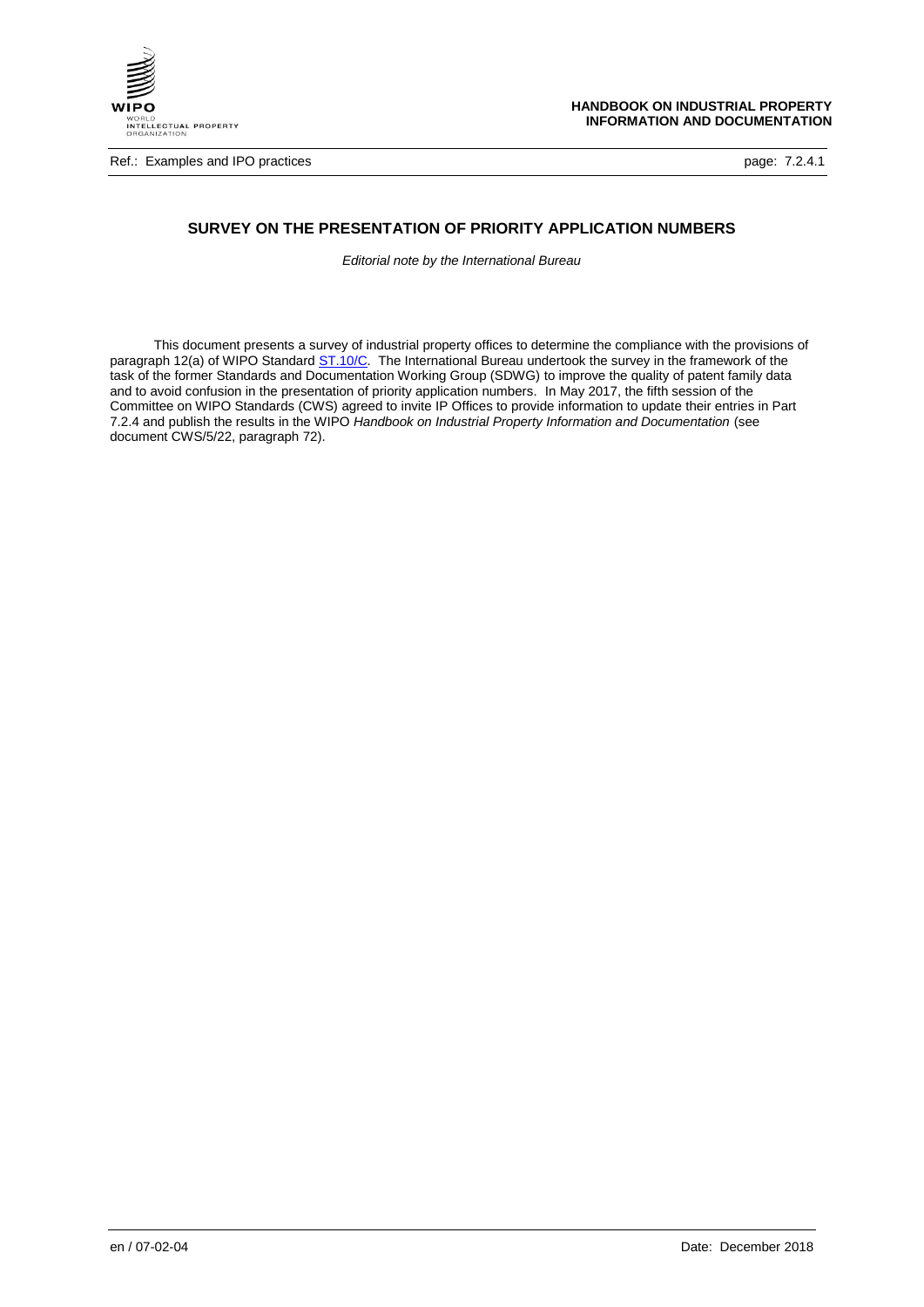

Ref.: Examples and IPO practices **page: 7.2.4.2** page: 7.2.4.2

# **SURVEY ON THE PRESENTATION OF PRIORITY APPLICATION NUMBERS**

*Noted by the Committee on WIPO Standards at its sixth session on October 19, 2018*

# **INTRODUCTION**

The application number of the first filing of a patent application and the WIPO Standard [ST.3](https://www.wipo.int/export/sites/www/standards/en/pdf/03-03-01.pdf) two-letter code of the country or organization where the said application was filed are used, respectively, to identify the so-called priority application in accordance with the Paris Convention for the Protection of Industrial Property and the country or organization where the priority application was filed. Application numbers, priority application numbers and WIPO Standard ST.3 codes are bibliographic data concerning patent documents widely used for information purposes in patent documents, official certificates, official gazettes, databases, etc.

2. A clear and unambiguous presentation of patent application numbers, and in particular of priority application numbers, is considered necessary and of great importance by industrial property offices (IPOs) and applicants, as well as by patent information providers and users. In order to ensure accurate and consistent references to priority application numbers, and to reduce the risk of error in subsequent applications, IPOs must present priority application numbers in a way that is clearly understood by all applicants. This clarity becomes crucial when presenting the application number in the notification of the first filing and when presenting the application number of a patent document in the certificate of priority.

3. WIPO Standard **ST.10/C** provides recommendations concerning the presentation of bibliographic data components of published patent documents. In particular, paragraph 12 sets out the following recommendations concerning the presentation of priority application numbers:

"12. (a) In order to improve the quality of patent family data and to avoid confusion in the presentation of priority application numbers, the following recommendations are made:

"Industrial property offices (IPOs) should always provide priority application numbers complying with the "Recommended Presentation in Abbreviated Form as a Priority Application Number" given in the Appendix to the Standard [ST.10/C](https://www.wipo.int/export/sites/www/standards/en/pdf/03-10-c.pdf) when presenting the application number of a patent document in the notification of the first filing and in the certificate of priority. The "Recommended Presentation in Abbreviated Form as a Priority Application Number" should be presented with the Standard [ST.3](https://www.wipo.int/export/sites/www/standards/en/pdf/03-03-01.pdf) code (preferably in a specified line or column along with the title "The country code (in case of the international organization, 'The organization code') and number of your priority application, to be used for filing abroad under the Paris Convention, is") to be easily recognized as the priority number by other IPOs and applicants.

*"Example of presentation of "Recommended Presentation in Abbreviated Form as a Priority Application Number":*

(i) in case of the country:

The country code and number of your priority application, to be used for filing abroad under the Paris Convention, is JP2000-001234

(ii) in case of the international organization:

The organization code and number of your priority application, to be used for filing abroad under the Paris Convention, is EP79100953

(b) IPOs should encourage and facilitate the compliance by applicants of paragraph 12(a) of WIPO Standard **ST.10/C** when providing the priority application number in subsequent filings."

The present survey of IPOs to determine their compliance with the provisions of paragraph 12(a) of WIPO Standard [ST.10/C](https://www.wipo.int/export/sites/www/standards/en/pdf/03-10-c.pdf) has been prepared by the International Bureau (IB) on the basis of the replies to the questionnaire distributed along with Circulars: SCIT [2619,](https://www.wipo.int/scit/en/mailbox/circ06.htm) dated January 31, 2006; SCIT [2631,](https://www.wipo.int/scit/en/mailbox/circ06.htm) dated November 15, 2006; and CWS [88,](https://www.wipo.int/export/sites/www/cws/en/circulars/2017/cws_88.pdf) dated October 25, 2017. The survey presents the information provided by the following 48 IPOs: AM, AT, AU, BE, BG, BR, BY, CA, CH, CR, CU, CZ, DE, DZ, EA, EE, EP, ES, FI, GB, GC, GE, GT, HR, HU, IE, JP, KG, KR, LT, MC, MD, MG, MX, PL, PT, RO, RU, SD, SE, SG, SI, SK, TH, TR, TT, UA, US, and WO/IB (International Bureau of WIPO in its capacity as a PCT receiving office).

The Appendix to the survey, for the purpose of informing as to how to proceed with regard to the priority application numbers of different offices, contains examples of copies of notifications of the first filing and certificates of priority of patent applications used by IPOs.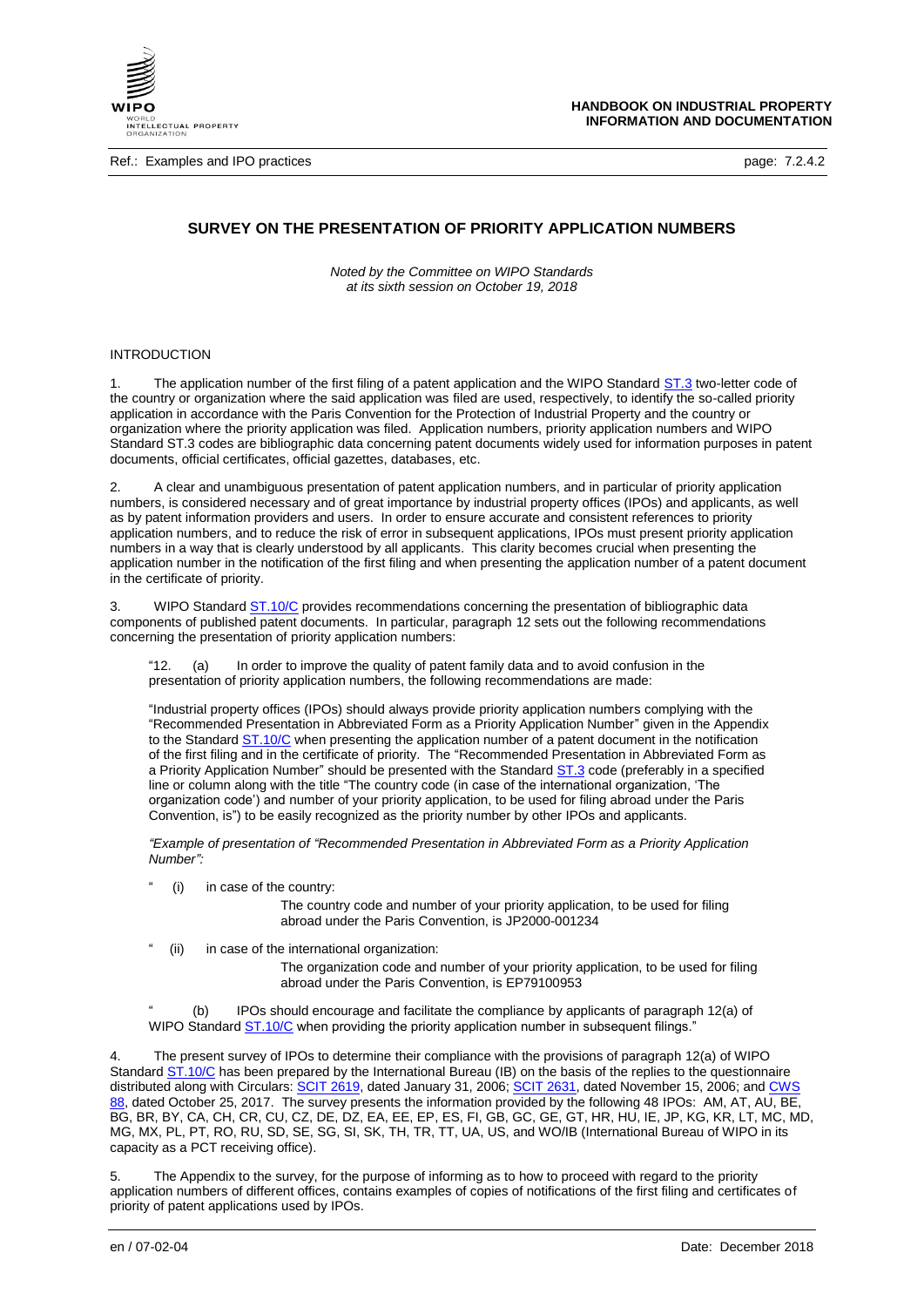

### SURVEY RESULTS

#### *Notifications of the first filing*

- 6. Question 1(a): Does your Office/Organization comply with the provisions of paragraph 12(a) in WIPO Standard [ST.10/C](https://www.wipo.int/export/sites/www/standards/en/pdf/03-10-c.pdf) when presenting the application number of a patent document in the notification of the first filing?
	- Yes: AM, BE, BY, CU, EP, ES, FI, GB, GE, IE, KG, LT, PL, PT, TH, TT, UA, US. (18)
	- No: AT, AU, BG, BR, CA, CH, CR, CZ, DE, EA, EE, GC, GT, HR, HU, JP, KR, MC, MD, MG, MX, RO, RU, SD, SG, SI, SK, TR, WO/IB. (29)

Remarks:

AT: The formats used by the Office are as follows:

Patents: A 1234/2000 Utility models: GM 1234/2000 SPC: SZ 1234/2000 Topographies: HL 1234/2000 Trademarks: AM 1234/2000 Designs: MU 1234/2000

Each year, the Office starts a serial number starting with 1 for every kind of application. (For example, A 1/2006, GM 1/2006, AM 1/2006, etc.) The Office plans to introduce SOPRANO in 2007; it is not sure whether it will be able to keep this, or will have to change this practice at least in order to have a common series for patents, utility models and perhaps also for Supplementary Protection Certificates (SPCs).

- AU: The WIPO Standard [ST.3](https://www.wipo.int/export/sites/www/standards/en/pdf/03-03-01.pdf) code is separated from the application number
- BE: In January 2007, the Office reported that they intended to implement paragraph 12(a) in the notifications of the first filing as of February 1, 2007.
- CA: The Office currently does not include the WIPO Standard [ST.3](https://www.wipo.int/export/sites/www/standards/en/pdf/03-03-01.pdf) country code within the application number.
- CH: Any changes to the IT systems need to be prioritized and worked on at an appropriate time.
- DE: The applicant receives the application number from the Office which is identical to the publication number. An example of such an application number is 10 2005 012345.6, which complies with WIPO Standar[d ST.10/C,](https://www.wipo.int/export/sites/www/standards/en/pdf/03-10-c.pdf) except for the leading country code.
- EA: The Office does not use the notification of the first filing.
- EE: The letters P (patent) and U (utility model) are used before the application number without [ST.3](https://www.wipo.int/export/sites/www/standards/en/pdf/03-03-01.pdf) country code.
- ES: The letters P (patent for invention) and U (utility model) are used before the application number to denote the type of industrial property right.
- FI: Current FI data format of FI patent application numbers is presented in application number: AN:20060123.
- GC: The current format of a patent application number filed at the Office is as follows: GCC/P/4-digits Year No./Serial No. (e.g., GCC/P/2002/2304). This is the format in which the application number of a patent document is currently presented whether in the notification of the first filing or in the certificate of priority.
- HR: Instead of issuing notifications of the first filing, the Office prints out the date of filing on the copy of the application form, together with the application number and filing date as well.
- KR: The Office does not present the priority application number in the notification of the first filing because the Office does not have an individual numbering system for priority application numbers. When necessary, the Office just uses the application number similar to that of its domestic publications and notifications, excluding the country code "KR", for example "10-2006-0123456".
- MC: The Office does not comply with the provision yet, but it will study the possibility of doing so.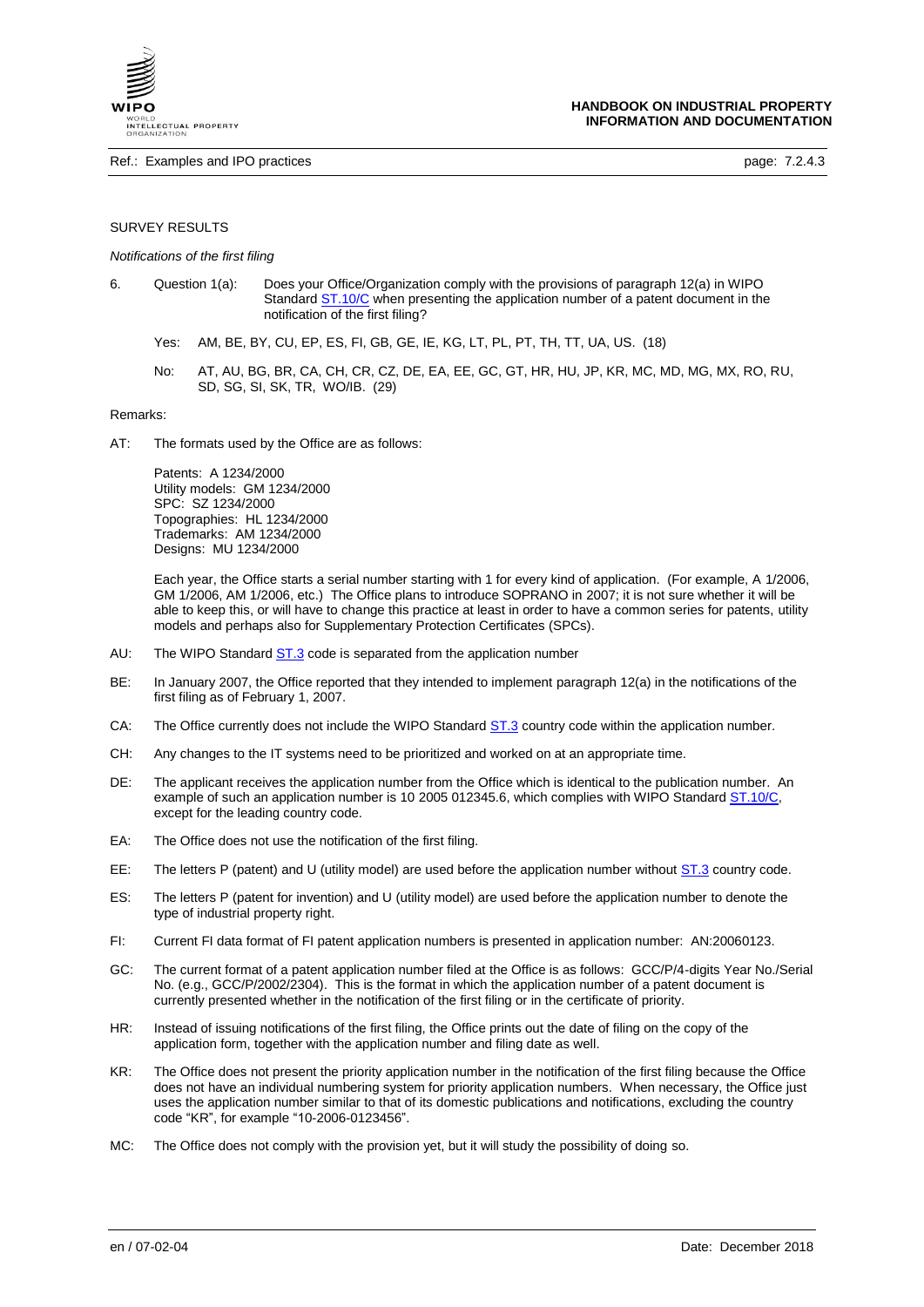

Ref.: Examples and IPO practices **page: 7.2.4.4** 

**HANDBOOK ON INDUSTRIAL PROPERTY INFORMATION AND DOCUMENTATION**

- MD: The Office does not issue the notifications of the first filing. Instead of using such notifications, the Office stamps the date of filing on the applicant's copy of the patent application form and stamps an application number. The application numbers have the same format both for national and PCT applications, the numbers being given successively and do not include the WIPO Standard **ST.3** country code.
- RO: The Romanian State Office for Inventions and Trademarks does not include the WIPO Standard [ST.3](https://www.wipo.int/export/sites/www/standards/en/pdf/03-03-01.pdf) country code within the application number. The formats presently used by the Romanian Patent and Trademark Office for the different types of industrial property applications are as follows:

#### Patent application:

a 2006 00001 (<character code><year><5 digits serial number>) The applicant receives from the Office the filing notification bearing the application number. The application numbers have the same format both for national and PCT applications, the numbers being given successively.

#### Plant variety patent application:

v 2006 001 (<character code><year><3 digits serial number>) The Office provides the applicant the filing notification bearing the application number. The notification does not have a standard form, being adapted for each application.

#### Industrial design application:

f 2006 0001 (<character code><year><4 digits serial number>) The applicant receives from the Office the filing notification bearing the application number.

#### Topography application:

TCI 2005 0001 (<character code><year><4 digits serial number>)

The Office provides the applicant the filing notification, bearing the application number. The notification does not have a standard form, being adapted for each application.

It is to mention that the Topography of Integrated Circuit Law was amended and the amended law entered into force in March 2006. Further on the character code of the application shall be changed in compliance with the amended law, and shall be TPS instead of TCI.

#### Trademark application:

M 2006 00001 (<character code><year><5 digits serial number>) The Office provides the applicant the filing notification, bearing both the registration number and the application number.

- RU: The Office does not issue the notifications of the first filing themselves. Instead of using such notifications, the Office prints the date of filing on the inventor's copy of the application and adheres a label with an application number. Its application number format and "Recommended Presentation in Abbreviated Form as Priority Application Number" are the same.
- SD: In the case of PCT applications, the international application number is written as follows: e.g., PCT/SD 2004/000001. The Office does not have a model form for notification of the first filing.
- SK: The current format of a patent and utility model application number used by the Office is as follows: PP 59-2017, PUV 89-2017. The letters PP (for patents) and PUV (for utility models) are used before the application number, without WIPO Standard **ST.3** code. The digits before the hyphen indicate the serial number of the application and the four-digit number after the hyphen indicates the year of filing of the application.
- TT: Initially issued on hand-written forms and later on issued correspondence. Not available electronically.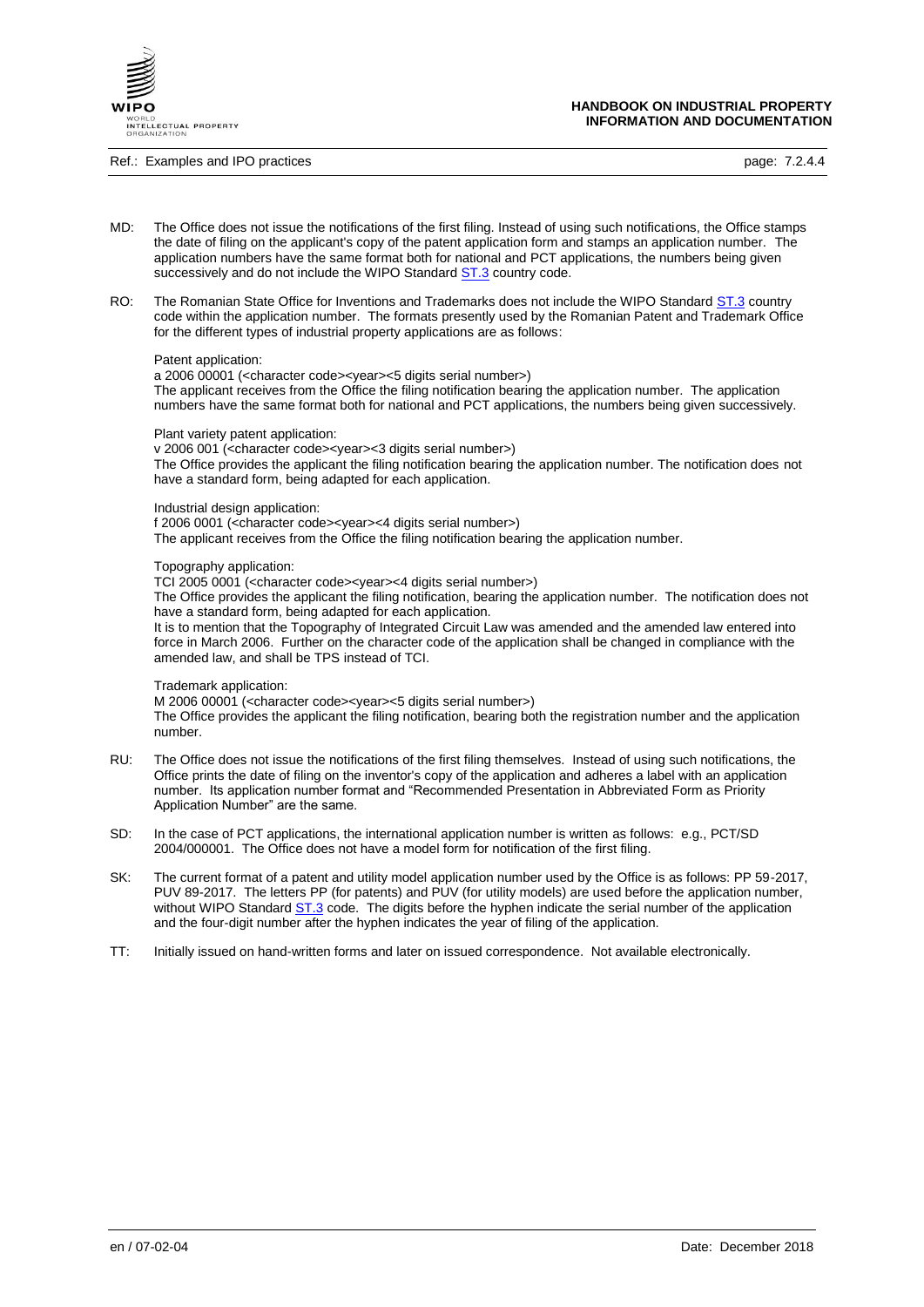

Ref.: Examples and IPO practices **page: 7.2.4.5** page: 7.2.4.5

7. Question 1(b): If the answer to Question 1(a) was "NO", is your Office/Organization planning to implement the said paragraph 12(a) in the notifications of the first filing? If so, when?

Yes: CA; CH in 2007; CR; GC; GT; MD; MG; MX; SD; SK; TR; (11)

No: AT, AU, BG, BR, CZ, DE, EA, EE, HR, HU, JP, KR, MC, RO, RU, SE, SG, SI, WO/IB. (19)

Remarks:

AT: At the occasion of this questionnaire, the Office considered introducing a presentation of the application number more compliant with the recommendation by simply changing a sentence of the notification of the first filing:

– Recent version of the sentence:

(We recommend writing the priority application number in the form given by the Austrian Patent Office)

*(Es wird empfohlen, bei Auslandsanmeldungen das Aktenzeichen Ihrer prioritätsbegründenden Anmeldung ausschließlich in dem vom österreichischen Patentamt vergebenen Format anzugeben.)*

– Planned version of the sentence:

(When taking this application as priority application, please write the number of this application in the form AT2000-012345).

*(Sollte diese Anmeldung prioritätsbegründend für Auslandsanmeldungen werden, so wäre im Ausland das Aktenzeichen als AT«AnmJahr»-«AnmNummer» anzugeben.)*

The formats planned to use were (see https://www.wipo.int/scit/en/standards/pdf/03-13-01.pdf): patents: AT2000-001234 utility models: AT2000-001234 U SPC: AT2000-001234 C Topographies: AT2000-001234 T Trademarks: AT2000-001234 TM Designs: AT2000-001234 S

However, the implementation of this new practice when delivering priority certificates could mean that the applicants would risk having problems when the format of the application number on the cover page of the priority certificate is not exactly the same format as the stamped number on the application. As the stamped format does not comprise the country code "AT" and, furthermore, the order of application number and application year is inversed compared to the recommendation (see above), the AT2000-1234 format is not mentioned on the notifications, nor on the priority certificates.

From the technical point of view, it would be easy to indicate the application number in the format AT2000- 001234, as the programs are prepared for it for the filing notifications, and the first page of the priority document is prepared in Word manually; that is, the application number is keyed in for each document.

The bigger problem seems to be that of completely introducing a new format in the Office (new stamps, and especially getting used to a few practice after so many years). But on the other hand, the Office plans to start with SOPRANO as a workflow for patent and utility models in 2007, so perhaps this could be taken as an occasion to change the stamped format of the application numbers too. For this, in addition to the answers to the questionnaire, the Office would like to hear about similar experiences, arguments and reasons for such a change, as this discussion could be helpful in order to "introduce" the new format together with SOPRANO. Please send comments regarding the said experiences to the e-mai[l katharina.fastenbauer@patentamt.at.](mailto:katharina.fastenbauer@patentamt.at)

- BY: If nothing changes when implementing the said paragraph 12(a), the application numbers will be as follows: Byu 20071234 or Byu 20071234.
- CA: Any changes to the IT systems need to be prioritized and worked on at an appropriate time. In March 2006, the Office reported that it would implement paragraph 12(a) in the notifications of the first filing in 6 to 12 months.
- CH: WIPO will be informed immediately of the implementation.
- CR: In March 2006, the Office reported plans to implement paragraph 12(a) in notifications of the first filing in the second half of 2006.
- CZ: The Office does not use "the notification of the first filing".
- DE: The Office views the notification as an internal receipt issued by the Office to the applicant. For official documents, the country code will be included, see Question 2(a), below.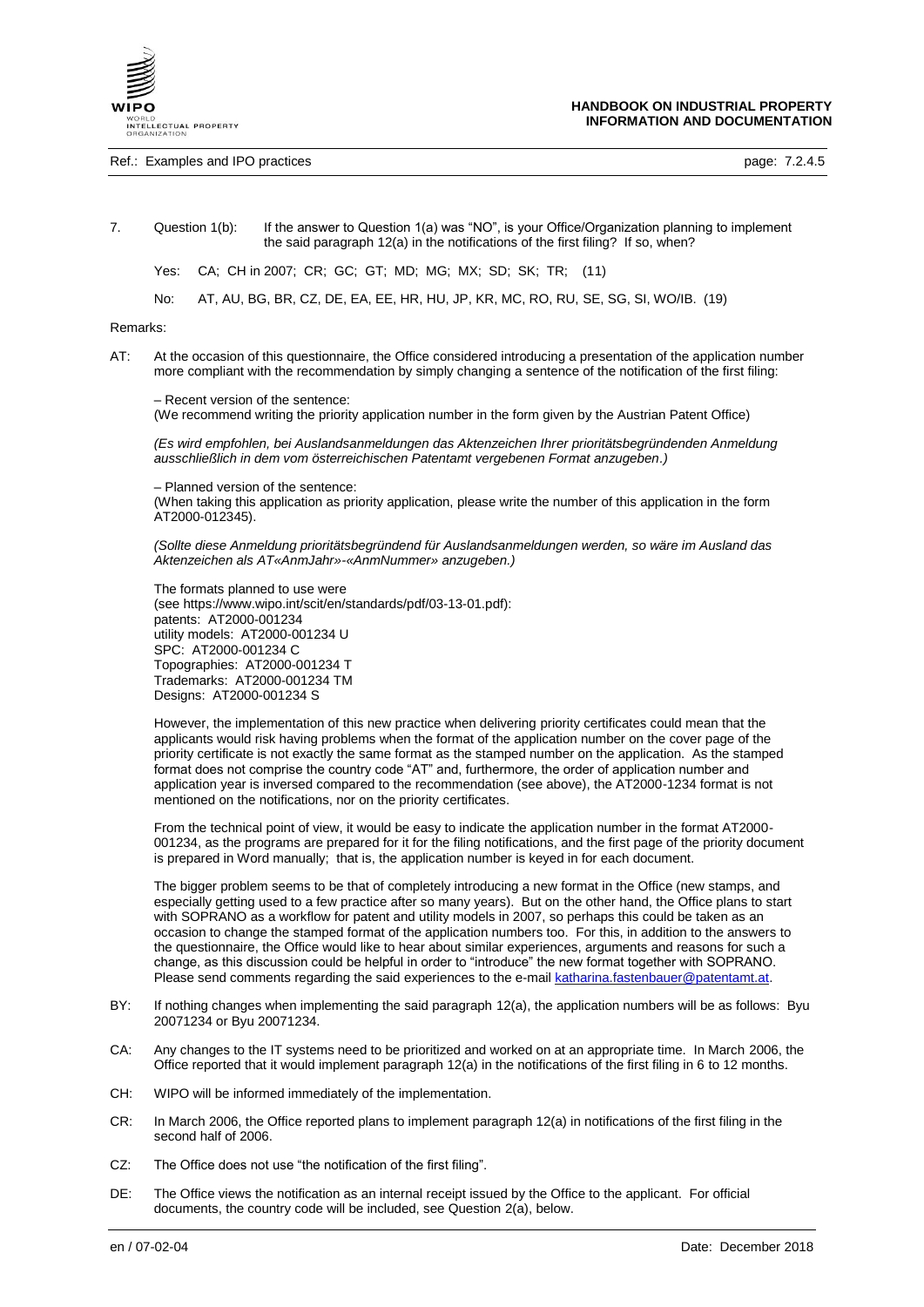

Ref.: Examples and IPO practices **page: 7.2.4.6** page: 7.2.4.6

- EA: The Office does not plan to use the notification of the first filing in the near future.
- EE: The Office is considering to introduce, in the notification of the first filing, the application number in conformity with paragraph 12(a).
- GC: The Office plans to implement the said paragraph 12(a) after the Office's new patent applications integrated computer system - under construction - becomes ready in the year 2006. The intended format of a patent application number is: GC4-digits Year No./7-digits Serial No. (e.g. GC2002/0002304). Note: the 7-digits serial number is accumulative regardless of the year number.
- GT: The implementation is a work in progress. In March 2006, the Office reported plans to implement paragraph 12(a) in the notification of the first filing in May 2006.
- HR: The Office has not considered the implementation of the said paragraph 12(a) in the near future.
- JP: The Office does not have a concrete plan to change the format for the notification of the filing at this time. The Office electronically processes the notification of the filing, and system developments required for modification of the format for notification could cost time and money. The Office fully understands the importance of properly indicating the application number in the notification of filing; however, the change of the notification of the first filing seems relatively less urgent since applicants usually refer to the priority certificate but not to the notification of first filing when they prepare their filing documents of foreign applications.
- KR: The Office does not have a plan for the implementation of the said paragraph 12(a). However, to apply the provision to the KR numbering system, the Office needs to amend relevant regulations and forms and upgrade the computer programs after an internal review and discussion.
- MC: See remarks to Question 1(a) above.
- MD: In March 2006, the Office reported plans to implement paragraph 12(a) in the notification of the first filing as from April 1, 2006.
- MX: A technical evaluation will be performed in order to modify the automated system. In March 2006, the Office reported plans to implement paragraph 12(a) in the notifications of the first filing in January 2007.
- RO: The Office has not considered the short-term implementation of the said paragraph 12(a). However, such decision could be taken only after a proper assessment of efforts involved.
- RU: Since only less than 10% of applicants in the Russian Federation file subsequent applications for the same or related subject matter abroad in accordance with the Paris Convention, the Office does not plan to implement paragraph 12(a) in the notification of the first filing in the near future.
- SK: The Office intends to implement paragraph 12(a) in notifications of the first filing by the end of the year 2018.
- TR: In January 2007, the Office reported plans to implement paragraph 12(a) in the notification of the first filing during the first quarter of 2007.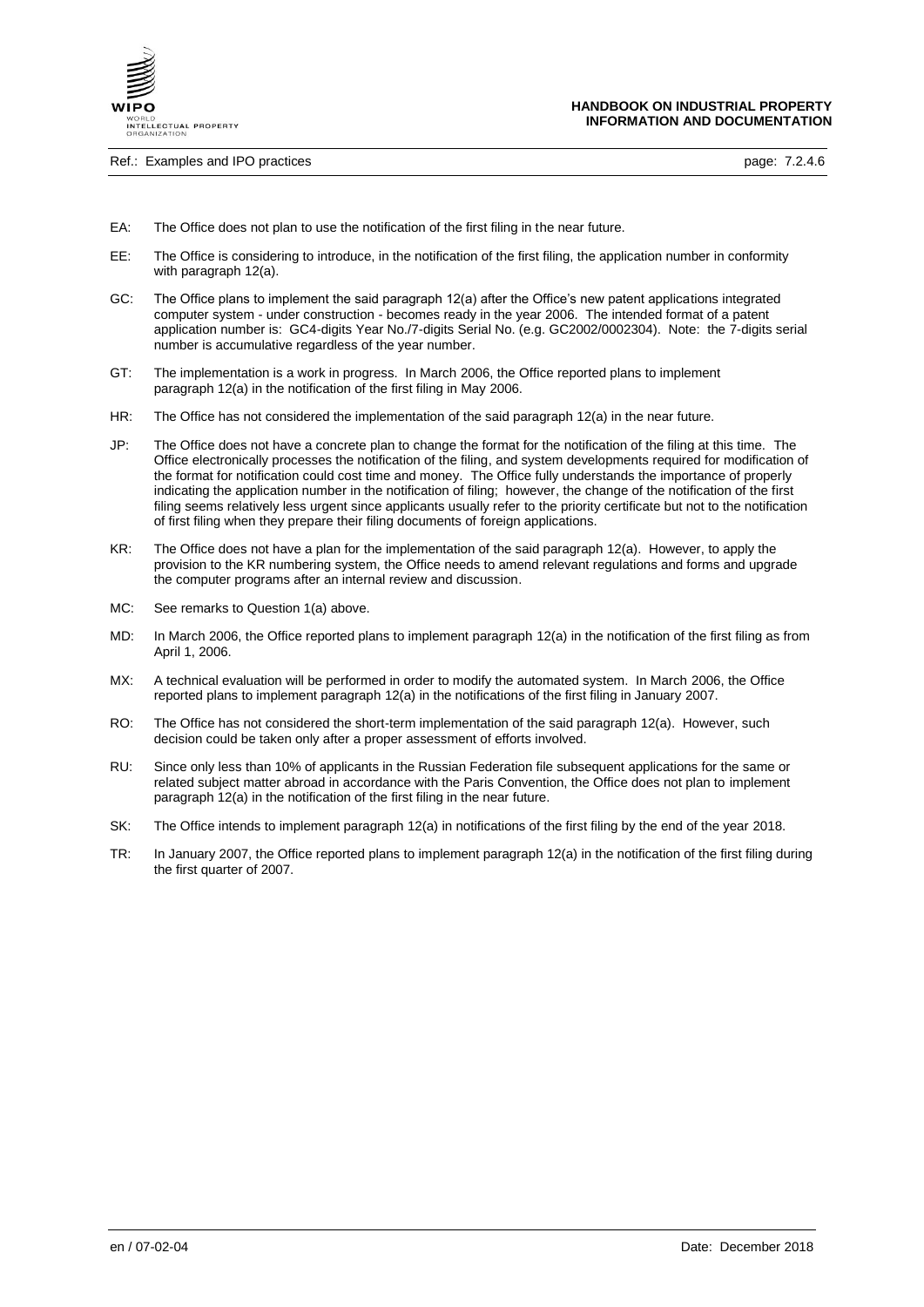

### *Certificates of Priority*

- 8. Question 2(a): Does your Office/Organization comply with the provisions of paragraph 12(a) in WIPO Standard [ST.10/C](https://www.wipo.int/export/sites/www/standards/en/pdf/03-10-c.pdf) when presenting the application number of a patent document in the certificate of priority?
	- Yes: AM, BY, CA, CU, CZ, DE, EA, EP, ES, GE, IE, JP, KG, LT, PL, PT, RU, TH, TT, UA, US. (21)
	- No: AT, AU, BE, BG, BR, CH, CR, EE, FI, GB, GC, GT, HR, HU, MC, MD, MG, MX, KR, RO, SD, SE, SG, SI, SK, TR, WO/IB. (27)

Remarks:

- AT: See answer and remarks concerning Question 1, above.
- AU: The **ST.3** code is separated from the application number.
- BR: See example of priority certificate in Appendix.
- CA: The Office changed their certification of priority document effective March 6, 2006, to include the WIPO Standard [ST.3](https://www.wipo.int/export/sites/www/standards/en/pdf/03-03-01.pdf) code to be compliant with WIPO Standar[d ST.10/C,](https://www.wipo.int/export/sites/www/standards/en/pdf/03-10-c.pdf) e.g., CA2123123. Any documents prior to this date will be in the old format without the WIPO Standard **ST.3** code.
- BY: The Office uses the following presentation of priority application numbers: BY2007-0001 for patents, and BY2007-0001 U for utility models.
- CH: Any changes to the IT systems need to be prioritized and worked on at an appropriate time.
- DE: Currently, the priority number complies with WIPO Standard [ST.10/C](https://www.wipo.int/export/sites/www/standards/en/pdf/03-10-c.pdf) except for the country code. The Office is in the process of implementing this addition, which it expects to have in place in several months. Please find a draft example of the cover page of a priority document in the Appendix to this Survey.
- EE: See remarks concerning Question 1(a), above.
- FI: Current FI data format of the priority application number is presented in two fields: NP:US 096495 and WO:US88/02191.
- GB: The application number is present on the copy of the application, attached to the certificate.
- GC: The current format of a patent application number filed at the Office is as follows: GCC/P/4-digits Year No./Serial No. (e.g., GCC/P/2002/2304). This is the format in which the application number of a patent document is currently presented whether in the notification of the first filing or in the certificate of priority.
- JP: The Office has changed the format of the priority certificate to comply with WIPO Standard [ST.10/C](https://www.wipo.int/export/sites/www/standards/en/pdf/03-10-c.pdf) as of April 1, 2005.
- KR: See answer and remarks concerning Question 1(a), above.
- RU: The Office provides a special certificate to the applicants inquiring a copy of the priority application for the abroad filing. In this certificate, the recommendations of paragraph 12 (a) are included.
- RO: Patent application: The same format of the application number is mentioned on the priority certificate. Industrial design application: The number of the application without the character code "f" is mentioned on the priority certificate. Trademark application: The priority certificate bears both the registration number and the application number.
- SD: The Office does not have a model form for the certificate of priority.
- SE: Preamble says "Application number ", no **ST.3** code given
- TT: Initially issued on hand-written forms and later on issued correspondence. Not available electronically.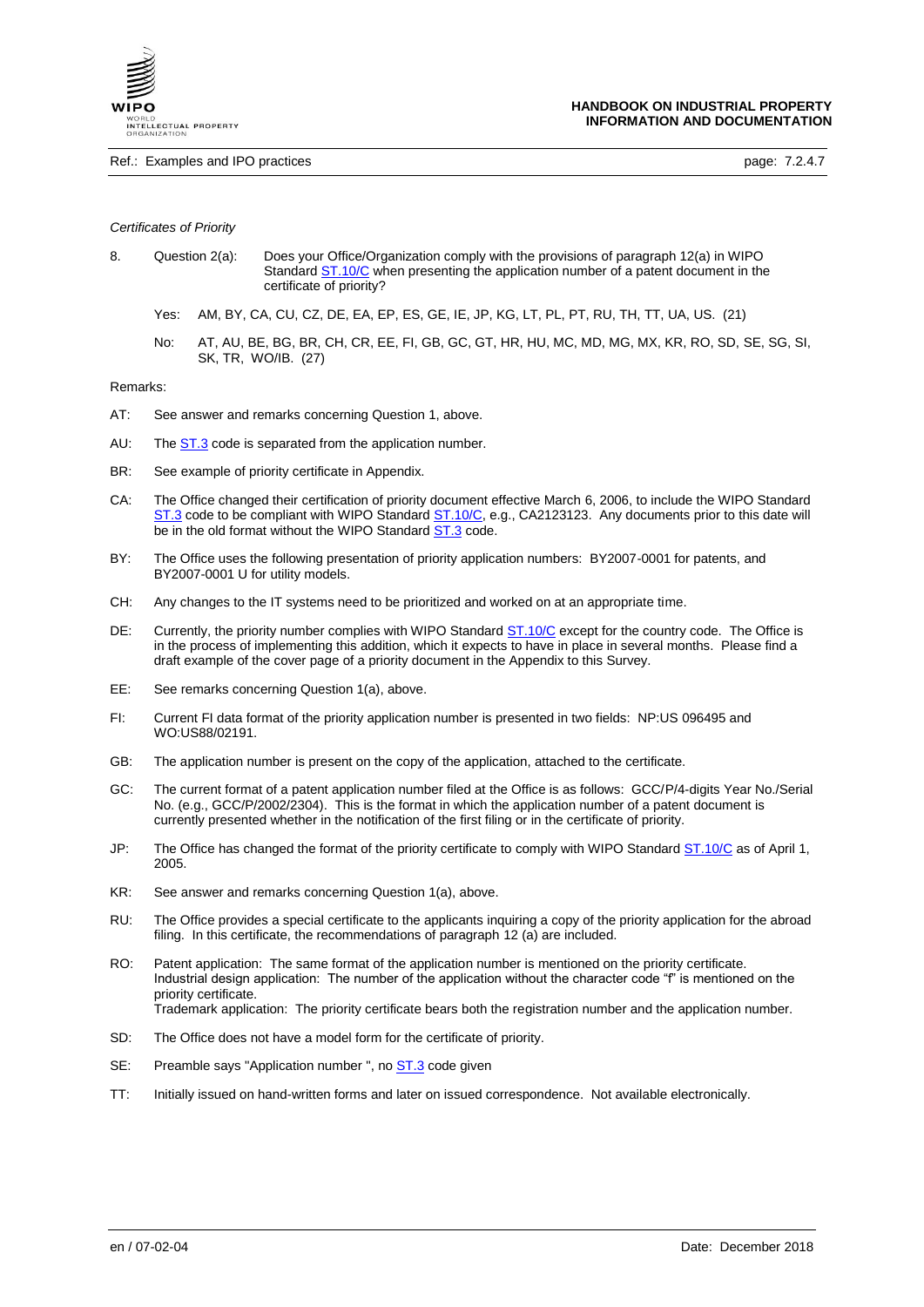

Ref.: Examples and IPO practices **page: 7.2.4.8** page: 7.2.4.8

- 9. Question 2(b): If the answer to Question 2(a) was "NO", is your Office/ Organization planning to implement the said paragraph 12(a) in the certificates of priority? If so, when?
	- Yes: BE on January 1, 2008, or later; BR; CH in 2007; CR; FI in 2007; GC; GT; HR in 2007; MD; MG; MX; SD; SK; TR. (14)
	- No: AT, AU, BG, EE, GB, HU, KR, MC, RO, SE, SG, SI, WO/IB. (13)

#### Remarks:

- AT: See answer and remarks concerning Question 1, above.
- BR: The Office is implementing a computer plan that will allow for compliance with paragraph 12(a) in the certificates of priority.
- CH: WIPO will be informed immediately after implementation.
- CR: The Office intends to implement paragraph 12(a) in the certificates of priority in the first half of 2006.
- EE: See remarks concerning Question 1(b), above.
- FI: Current FI bibliographic data format are as follows:

FINLAND BIBLIOGRAPHIC DATA FORMAT INCLUDING CHANGES IN PATENT CLASSIFICATION FROM 1.1.2006 ONWARDS OF FINNISH PATENT AND UTILITY MODEL DATA (IPC 8 / WIP[O ST.8](https://www.wipo.int/export/sites/www/standards/en/pdf/03-08-01.pdf))  $\rightarrow$  desired data format according to WIP[O ST.10/C](https://www.wipo.int/export/sites/www/standards/en/pdf/03-10-c.pdf)

A = PUBLISHED FI PATENT APPLICATION (after 18 months from filing);

- B = GRANTED FI PATENTS SINCE 1.4.1997 (new patent law: PN:100001 )
- C = GRANTED FI PATENTS (old patent law: PN:40000 99999);
- U1 = REGISTERED FI UTILITY MODELS (from PN: 1 )
- T3 = VALIDATED EUROPEAN PATENT IN FINLAND (from PN: FI/EP0729863 )

| Field<br>number                     | Field<br>code          | <b>Field name</b>                                                                                                                                                                                                                                                  | Format                                                                                                                              |
|-------------------------------------|------------------------|--------------------------------------------------------------------------------------------------------------------------------------------------------------------------------------------------------------------------------------------------------------------|-------------------------------------------------------------------------------------------------------------------------------------|
| < 110                               | PN                     | Patent publication number                                                                                                                                                                                                                                          | <b>NNNNN</b>                                                                                                                        |
| $<$ TYP $>$                         | KI                     | Kind of document                                                                                                                                                                                                                                                   | A0, A, B, C, U0 or U1                                                                                                               |
| <140>                               | <b>DP</b>              | Publication date of grant                                                                                                                                                                                                                                          | YYYYMMDD                                                                                                                            |
| <210>                               | AN                     | Application number                                                                                                                                                                                                                                                 | <b>YYYYNNNN</b>                                                                                                                     |
| <220>                               | <b>AD</b>              | Application date                                                                                                                                                                                                                                                   | YYYYMMDD                                                                                                                            |
| <320>                               | PD                     | Priority date                                                                                                                                                                                                                                                      | YYYYMMDD                                                                                                                            |
| $<$ 410>                            | AP                     | Publication date of application (18 mths)                                                                                                                                                                                                                          | YYYYMMDD                                                                                                                            |
| <450>                               | VD                     | Validation date of Finnish translation                                                                                                                                                                                                                             | YYYYMMDD                                                                                                                            |
| $510$                               | IC                     | New IPC 8 class contains 30 characters:<br>- positions 1-15 contain IPC<br>- positions 16-19 are blank<br>- pos. 20-27 contain version indicator<br>- pos. 28 contain classification level<br>- pos. 29 contain position<br>- pos. 30 contain classification value | B28B5/05(2006.01)<br>C (core) or A (advanced) or<br>S (subclass)<br>F (first) or L (later)<br>I (inventive) or<br>N (non-inventive) |
| $<$ 310 $>$<br><320><br>$<$ 330 $>$ | <b>NP</b>              | <b>Priority information:</b><br>Priority country<br>Priority number and<br>Priority date                                                                                                                                                                           | CC NNNNNN P DD.MM.YYYY<br>CC(YY)YY-NNNNNN                                                                                           |
| < 541                               | <b>FT</b><br><b>SE</b> | Finnish title<br>Swedish title                                                                                                                                                                                                                                     | <b>TEXT</b>                                                                                                                         |
| <710>                               | PA<br>AA<br><b>AL</b>  | Patent applicant<br>Applicant's address<br>Applicant's country                                                                                                                                                                                                     | <b>NAME</b><br><b>ADDR</b><br>CC                                                                                                    |
| <720>                               | IN<br>IA<br>IL         | Inventor<br>Inventor's address<br>Inventor's country                                                                                                                                                                                                               | <b>NAME</b><br><b>ADDR</b><br>CC                                                                                                    |
| <740>                               | <b>RN</b><br><b>RA</b> | Representative's name<br>Representative's address                                                                                                                                                                                                                  | <b>NAME</b><br><b>ADDR</b>                                                                                                          |
| <861>                               | <b>WO</b>              | <b>PCT Publication number</b>                                                                                                                                                                                                                                      | CCYY/NNNNNN DD.MM.YYYY<br>PCT/CC(YY)YY/NNNNNN                                                                                       |

Current bibliographic data format of granted patent in Finland kind FI B  $\rightarrow$  desired data format according to WIPO  $S$ T.10/C N.B. Published patent applications ( FI A ) do not have PN ( patent number ) nor DP ( date of grant ) fields

> AN:20055562 PN:117377 KI:B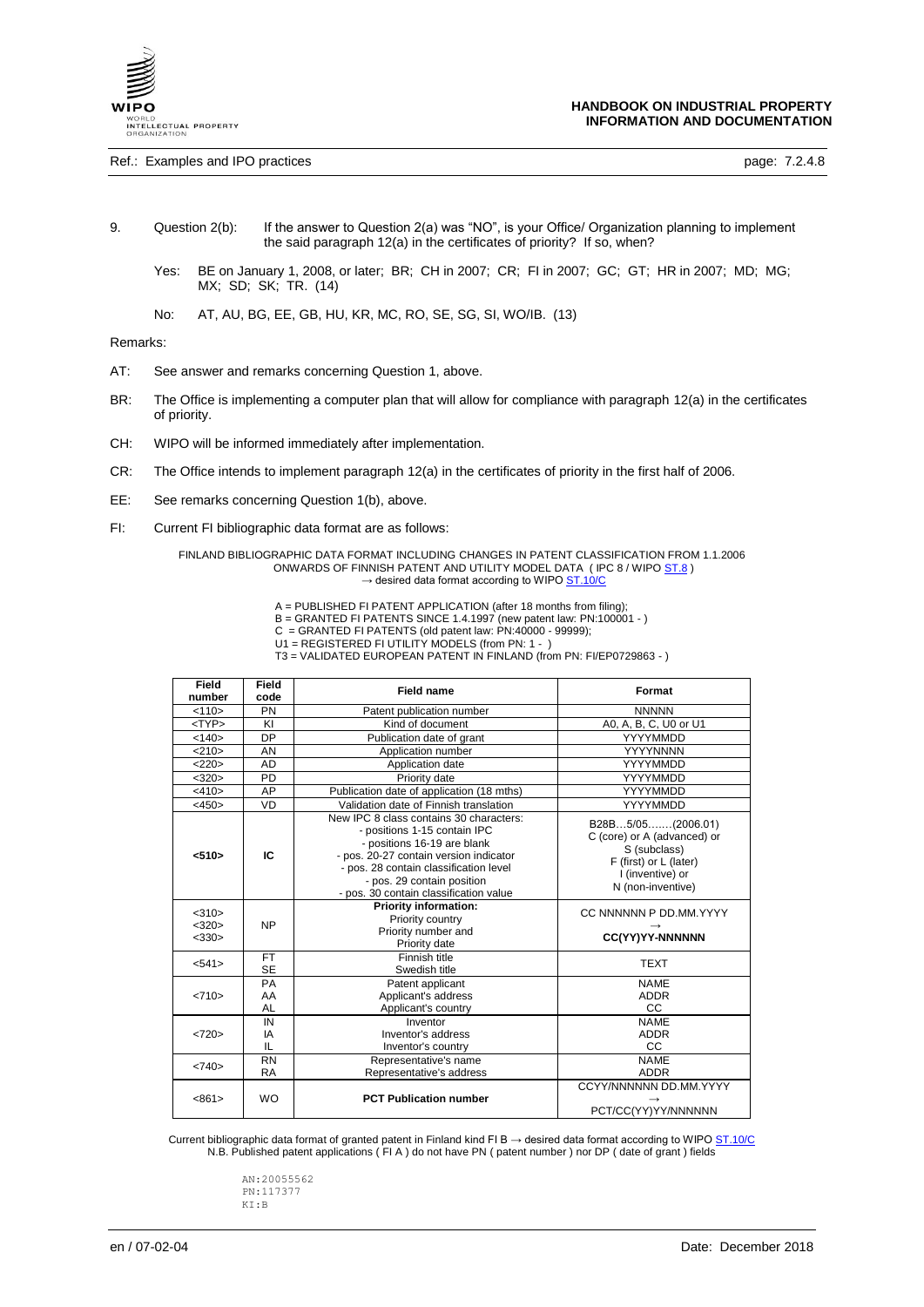

Ref.: Examples and IPO practices **page: 7.2.4.9** page: 7.2.4.9

```
DP:29.09.2006 
AD:19.10.2005 
AP:19.10.2005 
IC:A61K 38/21 (2006.01)AFI
IC:A61K 47/00 (2006.01)ALI
IC:A61K 47/02 (2006.01)ALN
PD:11.10.1994
NP:US 329813 P 11.10.1994 → US1994-329813
FT:Kelatointiaineen käyttö alfatyyppistä interferoniasisältävässä, stabiilissa 
vesiformulaatiossa
SE:Användning av kelatbildningsämne i stabila vattenformulat, som innehåller interferon 
av alfa-typ
PA:Schering Corporation,
AA:2000 Galloping Hill Road, Kenilworth, NJ 07033-0530
AL:US 
IN:Yuen,Pui-Ho C.
IA:1 Stanford Place, Princeton Junction, NJ 08550
IL:US 
RN:Leitzinger Oy,
RA:High Tech Center, Tammasaarenkatu 1, Helsinki
WO:US95/12362 10.10.1995 → PCT/US95/12362
```
- GB: None planned.
- GC: The Office plans to implement the said paragraph 12(a) after the Office's new patent applications integrated computer system - under construction - becomes ready in the year 2006. The intended format of a patent application number is: GC4-digits Year No./7-digits Serial No. (e.g., GC2002/0002304). Note: the 7-digits serial number is accumulative regardless of the year number.
- GT: The implementation is a work in progress.
- KR: See answer and remarks concerning Question 1(b).
- MD: In March 2006, the Office reported plans to implement paragraph 12(a) in the certificates of priority in April 2006.
- MX: A technical evaluation will be performed in order to modify the automated system. In March 2006, the Office reported plans to implement paragraph 12(a) in the priority certificates in January 2007.
- RO: The Office has not considered the short-term implementation of the said paragraph 12(a). However, such decision could be taken only after a proper assessment of efforts involved.
- SK: The Office intends to implement paragraph 12(a) in the certificates of priority by the end of the year 2007.
- TR: On January 10, 2007, the Office reported plans to implement paragraph 12(a) in priority certificates by January 15, 2007.